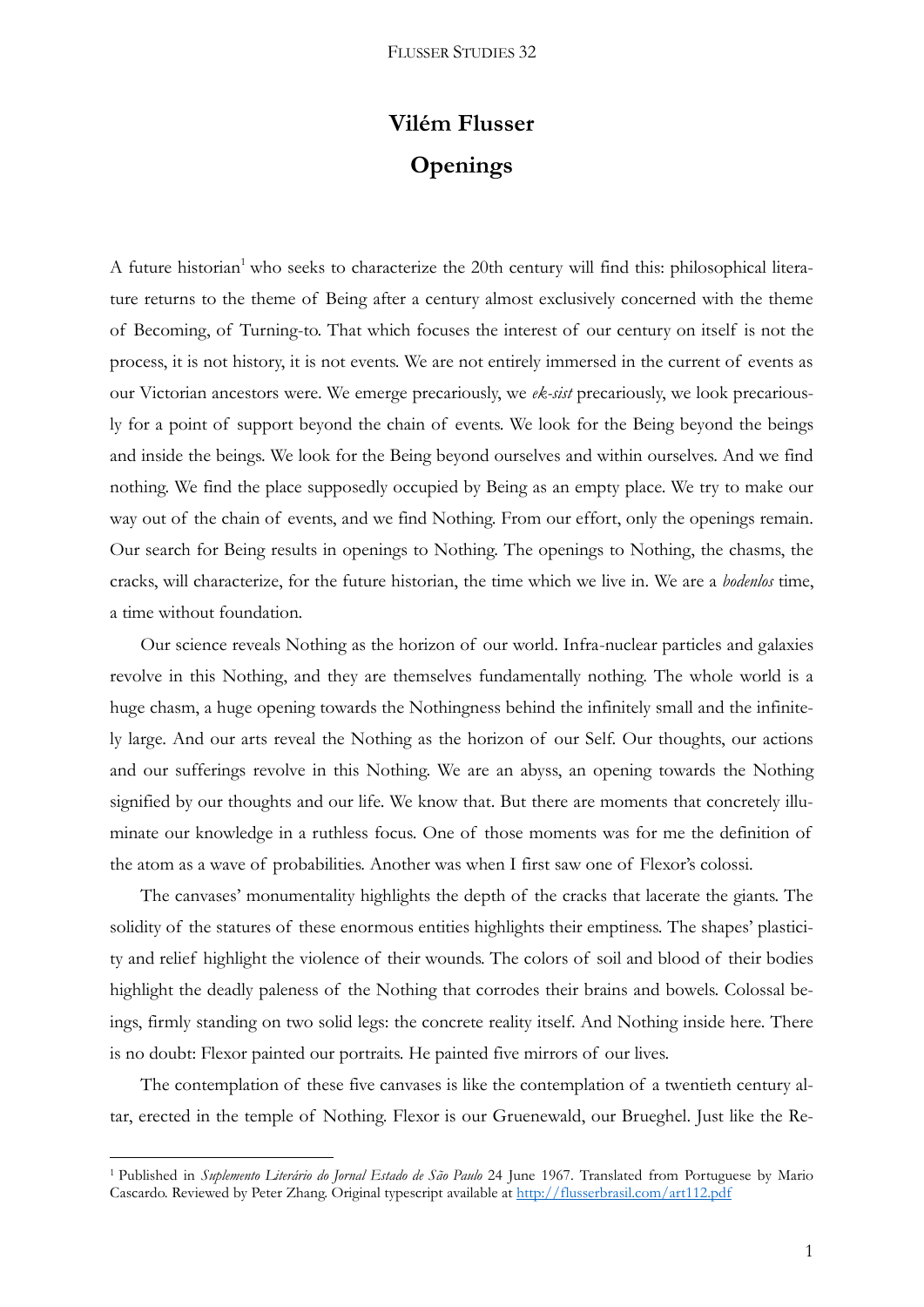## FLUSSER STUDIES 32

naissance, this transition from medieval faith to modern doubt, paints the terror of a God that escapes, so Flexor, this articulation of the message of modern doubt to something unimaginable, paints the terror of the Nothing that invades. There is a multitude of texts to confirm this statement. More than illustrations, Flexor's paintings seem to be an experimental demonstration of texts such as Kafka, Rilke, Heidegger, Camus, and Beckett. Countless sentences of these texts seem to be comments on Flexor's canvases. There is a climate in common to all these articulations, and this climate can be summed up in Heidegger's sentence: "we exist for death." Flexor's canvases are portraits of openings to death, therefore they are 20th century's self-portraits.

In Heidegger, there is a discussion on the term "openness". The term is closely linked to "decision" (*Entschlossenheit*), that is, the outcome of something previously closed. Flexor's colossi are decided beings. They are beings who are not deluded, they are disillusioned beings, for they are decided against all illusion and towards reality. The reality is death. This is why there is nothing humble about these giants. They are proud, rebellious. They are proud of their decision. They are five Prometheuses, five affirmations of human dignity defying the absurd. However, why do I say "human dignity"? Are these giants men? Certainly, they are vaguely anthropomorphic. They have a head, a body, and legs. They have no face. Could a faceless being be human? Could a faceless being assert human dignity, if Kant says we owe deference to everyone who has a human face? I believe the answers to these questions are circumscribing Flexor's problem.



Samson Flexor with some of his "bipeds" at IX Bienal de São Paulo (1967). Source: Flexor's family archive.